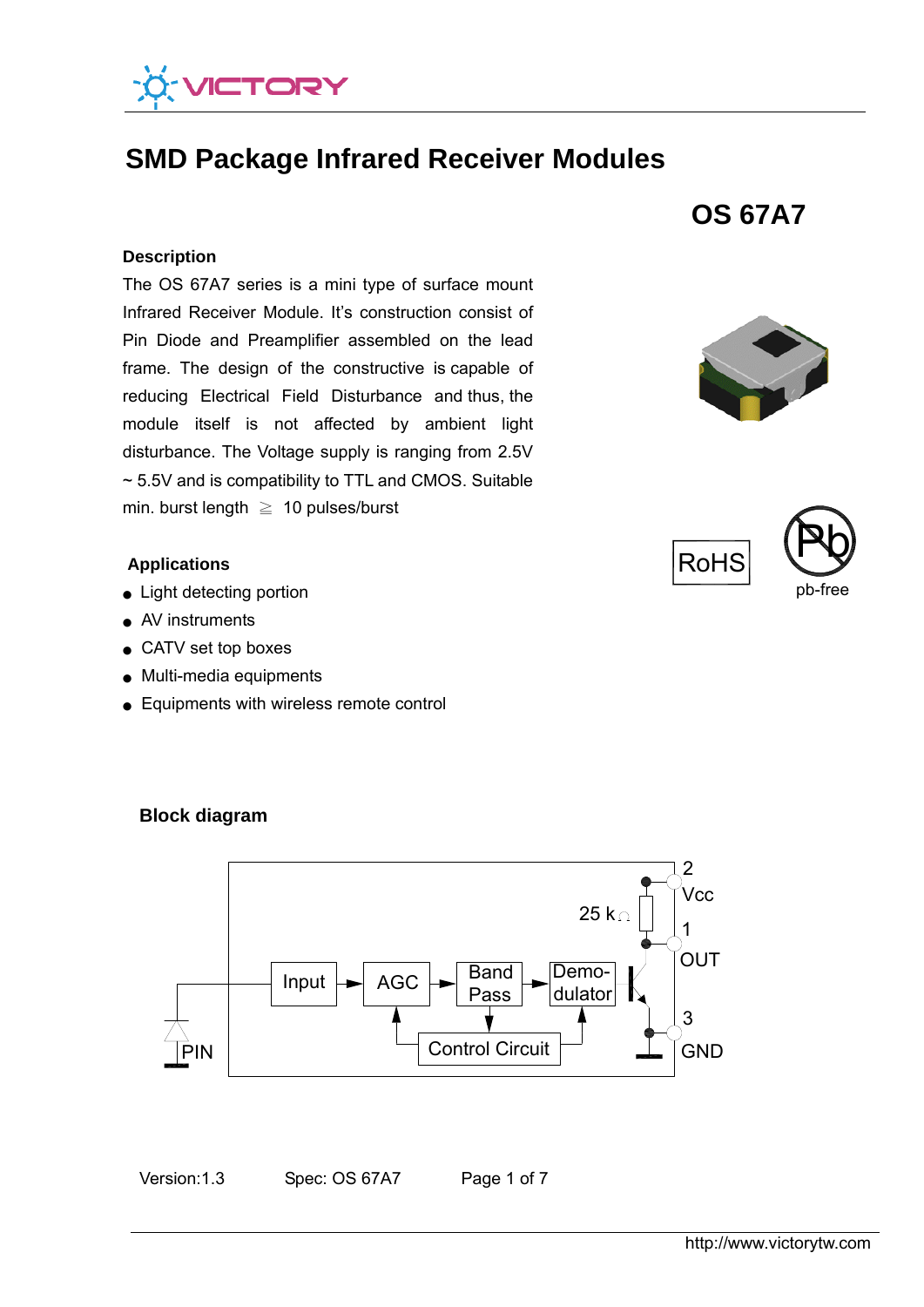

# **Application Circuit**



# **Transmitter Wave Form**



**D.U.T out put Pulse** 



Version:1.3 Spec: OS 67A7 Page 2 of 7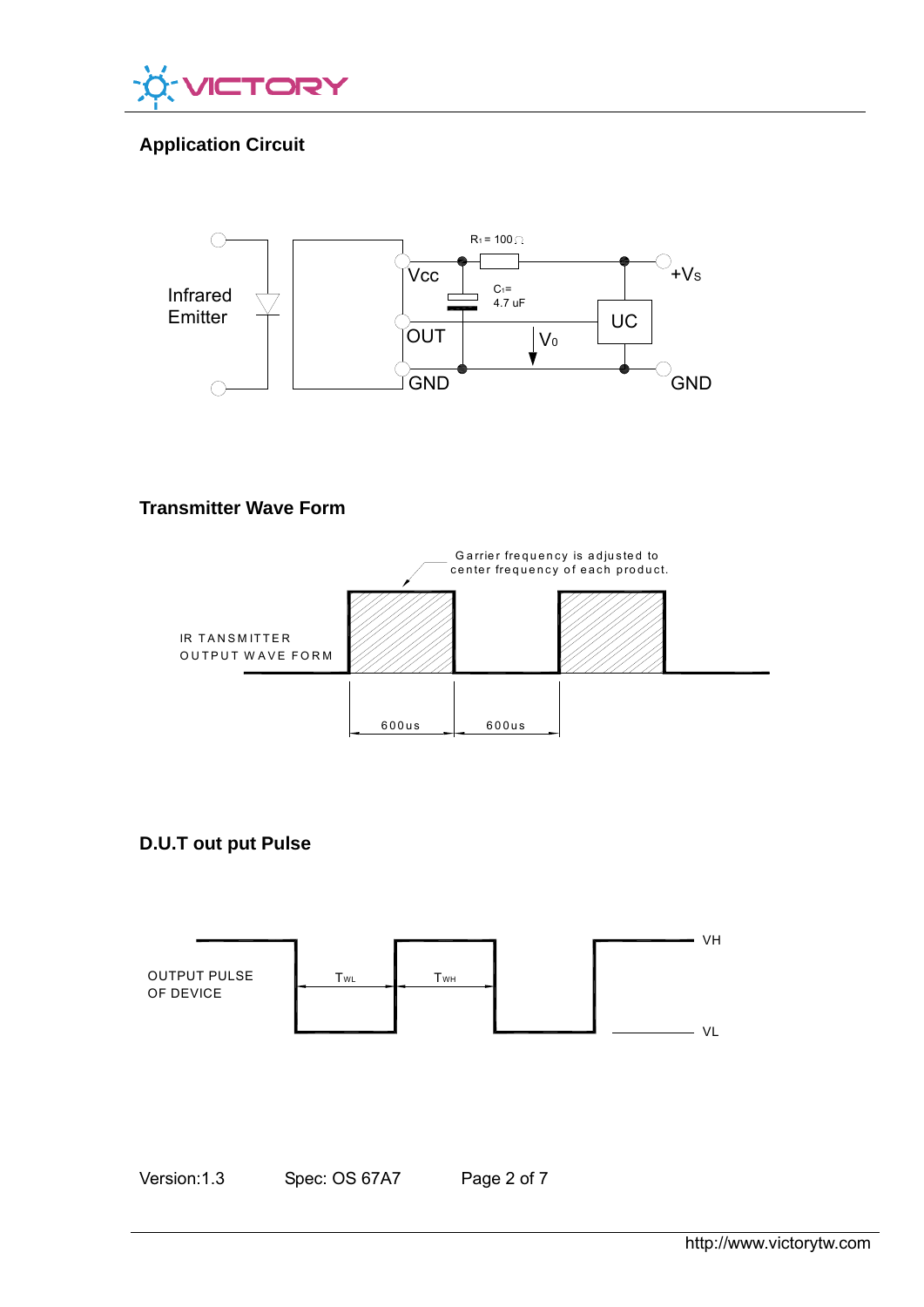

# **Package Dimension**



### **Notes:**

- 1. All dimensions are millimeters.
- 2. Tolerance is  $\pm$  0.2mm unless otherwise specified.
- 3. Specifications are subject to change without notice.

Version:1.3 Spec: OS 67A7 Page 3 of 7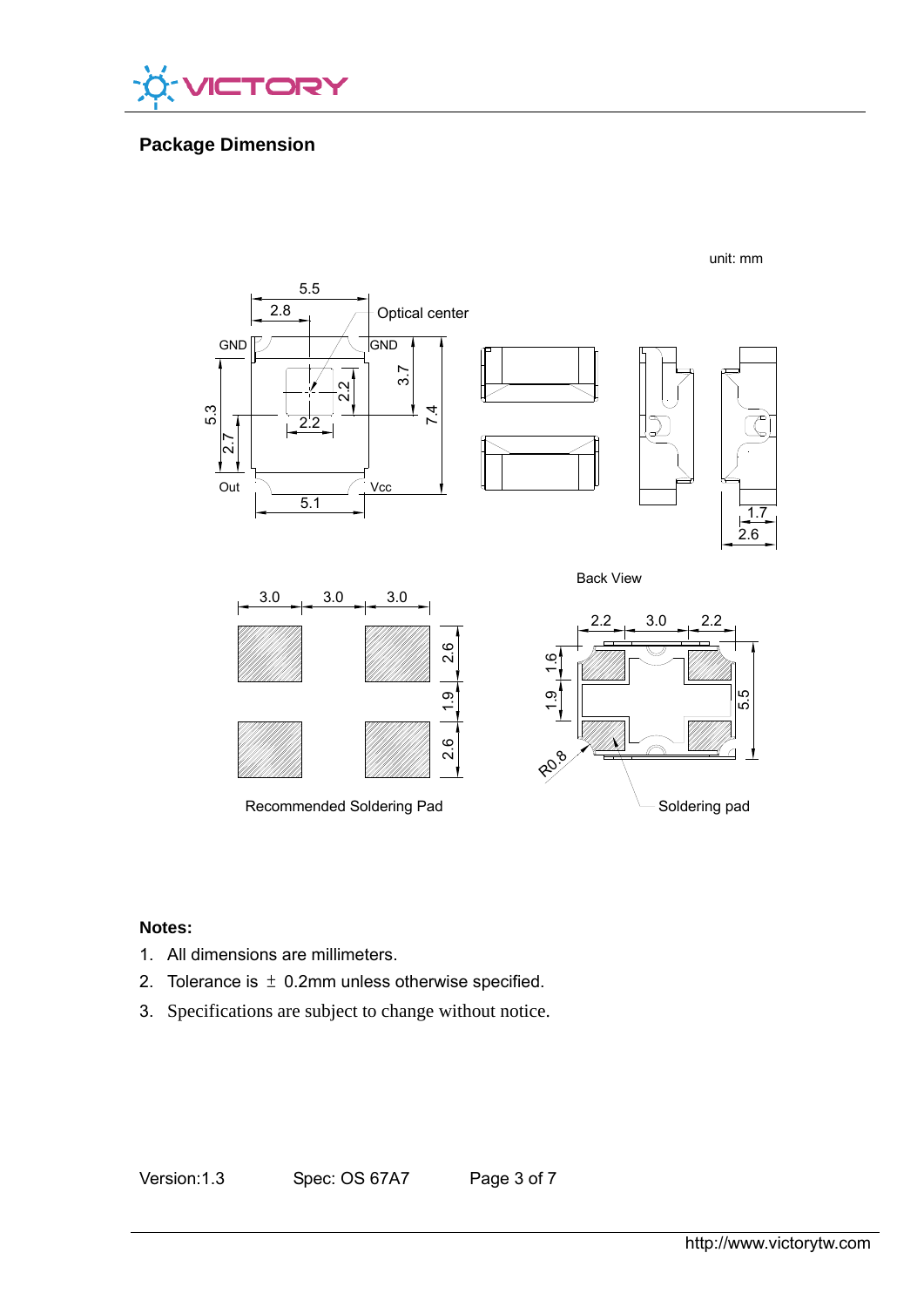

# **Absolute Maximum Ratings (Ta=25**℃**)**

| <b>Parameter</b>             | <b>Symbol</b> | Rating      | Unit   |
|------------------------------|---------------|-------------|--------|
| <b>Supply Voltage</b>        | Vcc           |             |        |
| <b>Soldering Temperature</b> | Tsol          | 260         | $\sim$ |
| Storage Temperature          | Tstg          | $-40 - +85$ | $\sim$ |
| <b>Operating Temperature</b> | Topr          | $-25 - +85$ | ∽      |

Note: Please take note the Absolute Maximum Rating values. Any operation beyond the specified ratings in this table will result degradation of life-span and may cause product to fail.

# **Electro-Optical Characteristics (Ta=25**℃ **)**

| <b>Parameter</b>              | <b>Symbol</b>           | MIN. | TYP. | MAX. | <b>Unit</b> |
|-------------------------------|-------------------------|------|------|------|-------------|
| <b>Consumption Current</b>    | Icc                     |      |      | 3.0  | mA          |
| <b>B.P.F Center Frequency</b> | Fo                      |      | 38   |      | <b>KHz</b>  |
| Peak Wavelength               | $\lambda_{\rm p}$       |      | 940  |      | nm          |
| <b>Reception Distance</b>     | $L_0$                   | 8    |      |      | m           |
|                               | $L_{45}$                | 5    |      |      |             |
| Half Angle (Horizontal)       | $\Theta_h$              |      | 45   |      | deg         |
| Half Angle (Vertical)         | $\Theta_{v}$            |      | 45   |      | deg         |
| High Pulse Width              | $T_{\rm H}$             | 400  |      | 800  | μs          |
| Low Pulse Width               | $\mathsf{T}_\mathsf{L}$ | 400  |      | 800  | μs          |
| High Output Voltage           | $V_{H}$                 | 2.7  |      |      | V           |
| Low Output Voltage            | $\mathsf{V}_\mathsf{L}$ |      | 0.2  | 0.5  | V           |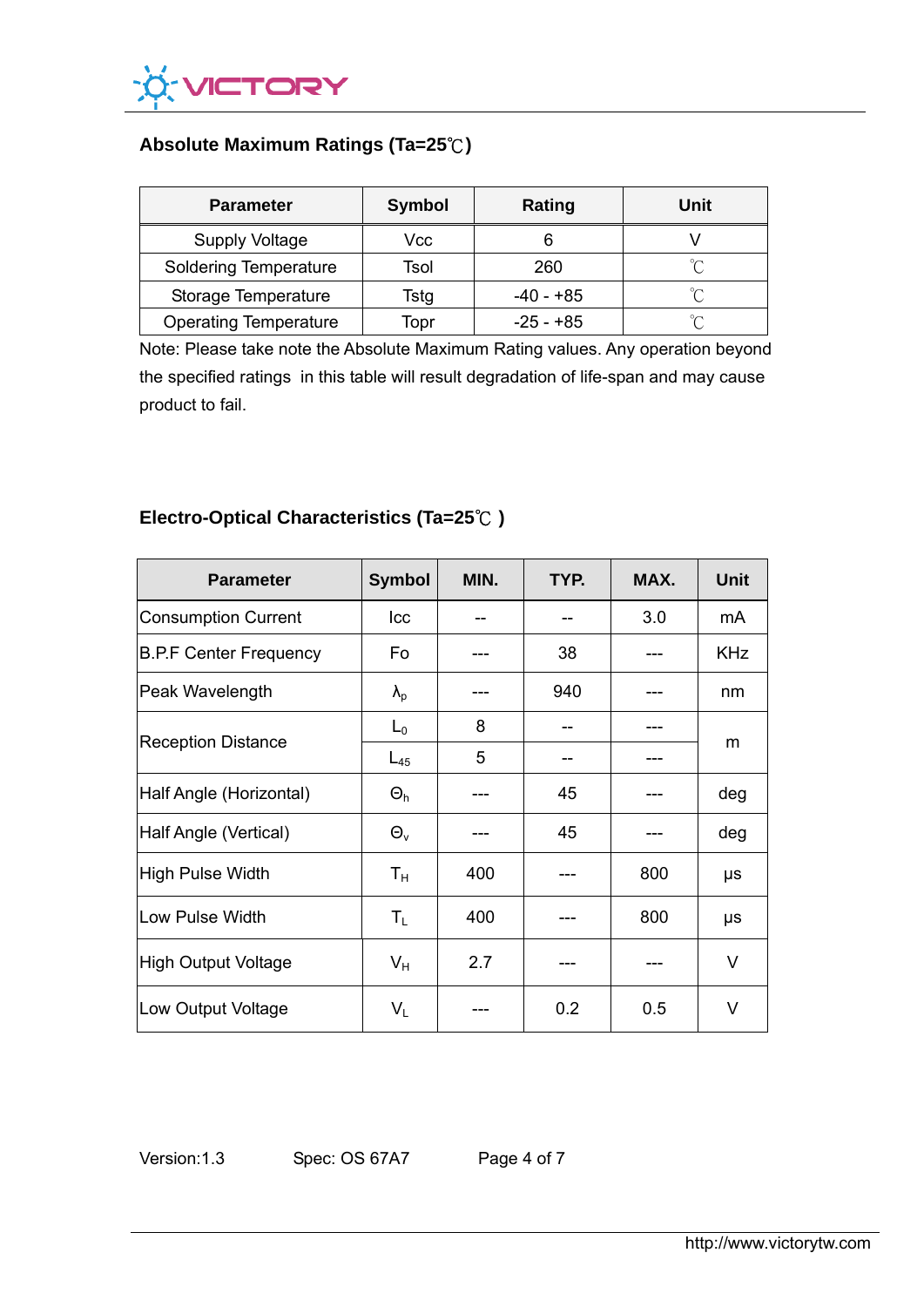

**Electrical Characteristics Curves:** 



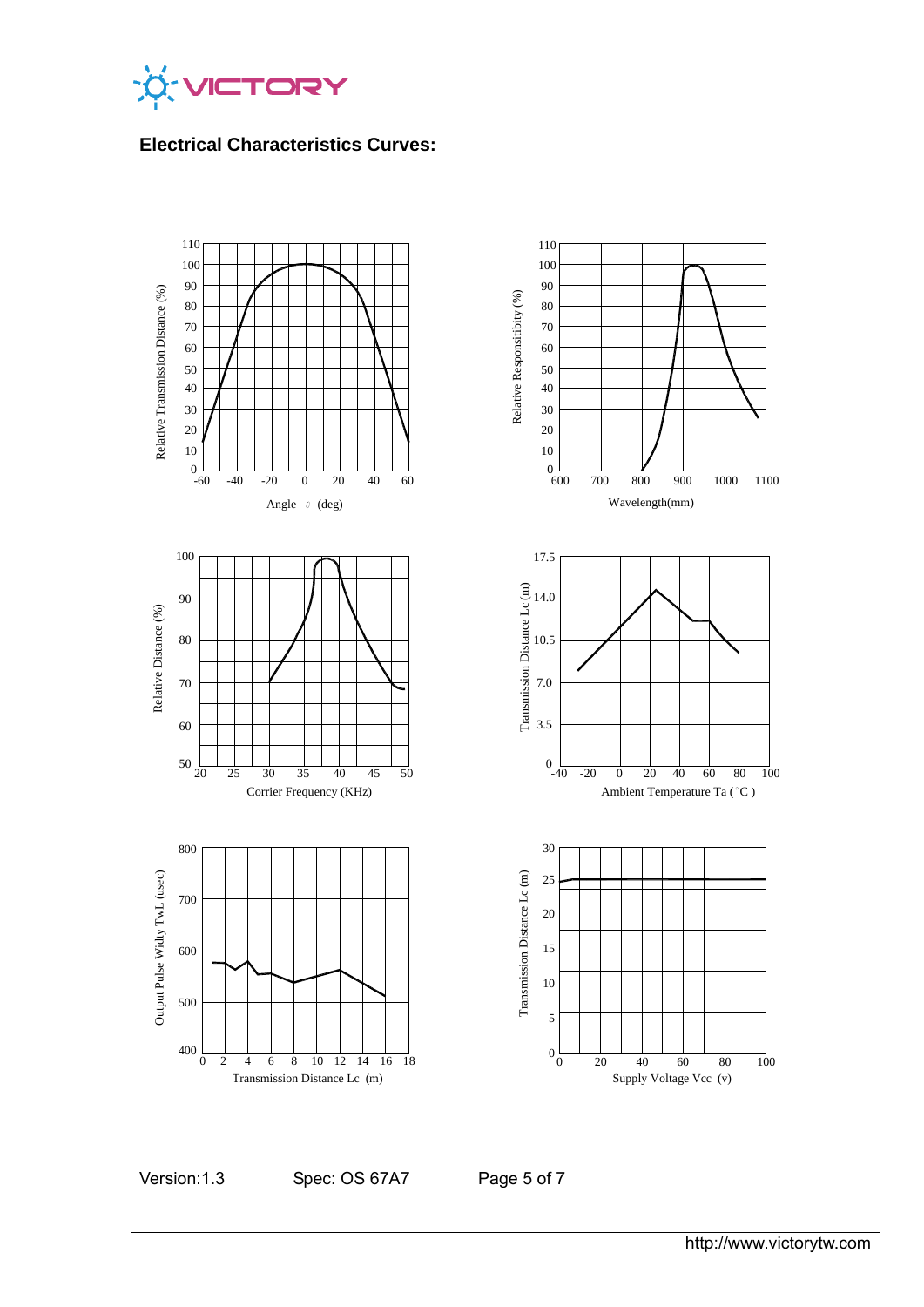

### **Reel Dimension:**



## **Tape Dimension:**